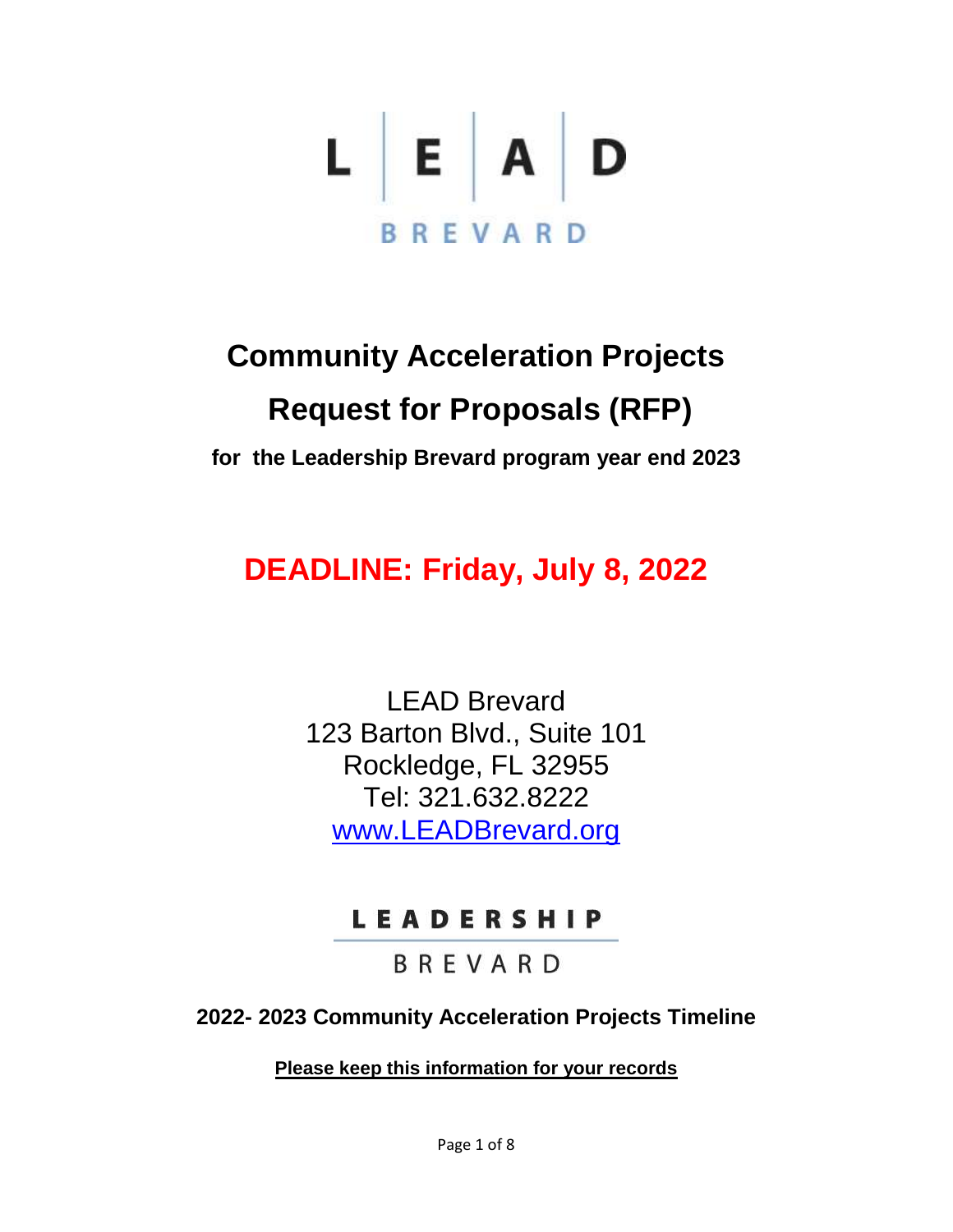## **DEADLINE TO SUBMIT PROPOSAL(S): 5:00 PM Friday, July 8, 2022**

Email proposal to Candice Barton at: [Candice@LEADBrevard.org](mailto:Candice@LEADBrevard.org) Or Mail to: LEAD Brevard, 123 Barton Blvd, Suite 101, Rockledge, FL 32955

- **Community Acceleration Projects SELECTED: August 2022**
- **MEETING FOR SELECTED COMMUNITY ACCELERATION PROJECTS** *(for selected project representatives)* (LEAD Brevard will schedule a 1.5-hour meeting either virtually or in-person with selected Community Acceleration Project representatives to discuss expectations, resources and address questions)
	- **Date TBD:** early **September Meeting Location: TBD** (virtually or in-person)

 **COMMUNITY ACCELERATION PROJECTS PLACEMENT FAIR** *(for selected project representatives)*

- **Thursday, September 15, 2022 Location:** TBD
- **DURATION OF PROJECT: October 2022 – April 2023** (project team and agency collaborate to implement proposal)
	- Agency provides LEAD Brevard with a monthly progress summary
- **PROJECT CONCLUSION/Community Acceleration Project Presentations**  (Presentations by Leadership Brevard Class of 2023 Community Acceleration Project Teams)
	- **Thursday, May 4, 2023**; 5:30 p.m. 8:00 p.m. **Location:** TBD

## **COMMUNITY ACCELERATION PROJECT IMPACT REPORT**

(agency provides LEAD Brevard with a report of the impact the Community Acceleration Project had on the organization/community)

**Monday, March 4, 2024**

(approximately 1 year after the completion of the Community Acceleration Project)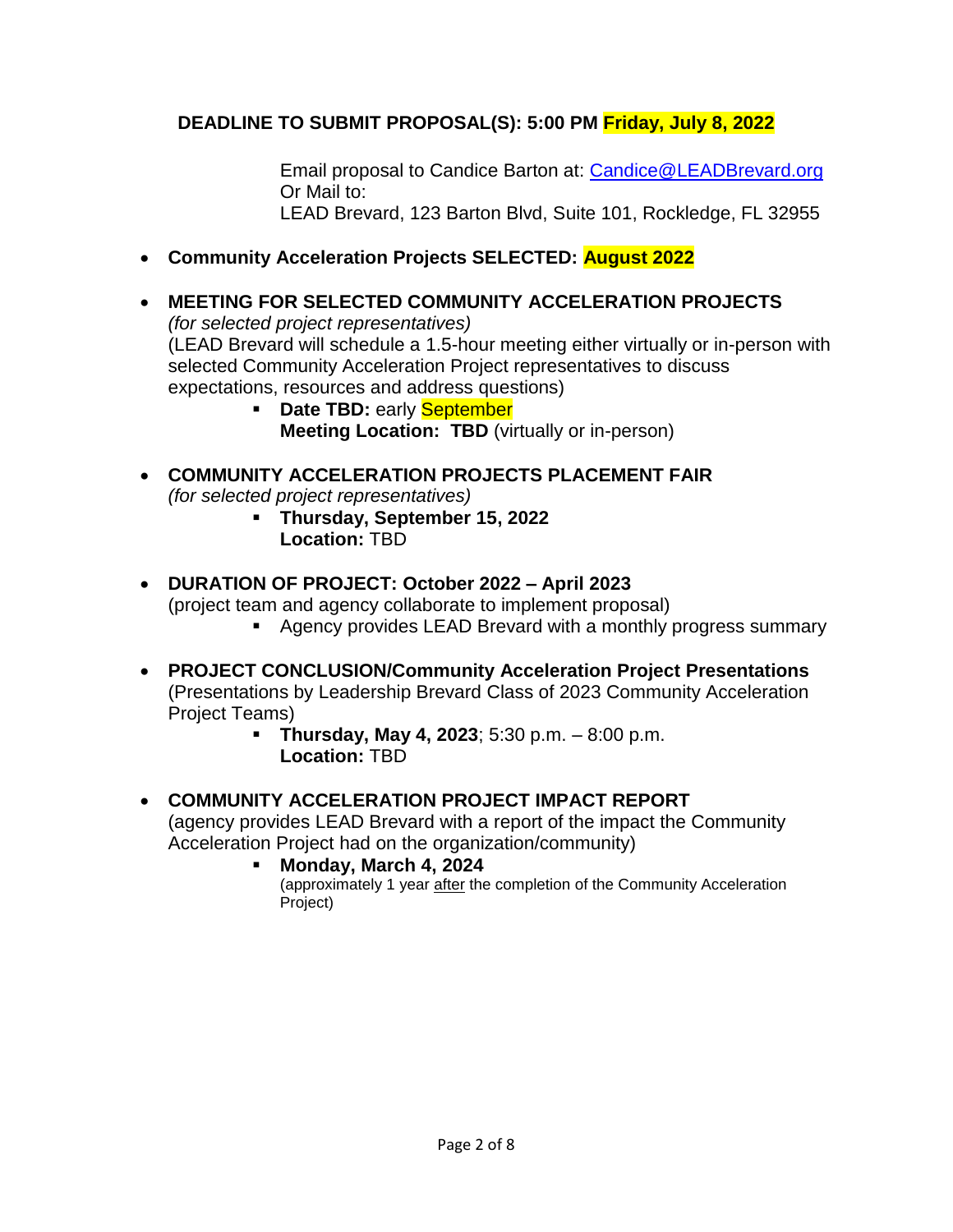# BREVARD

**LEAD Brevard seeks project proposals from Brevard County's municipalities and nonprofit organizations with 501(c)(3) tax status for consideration as a Community Acceleration Project (CAP) for the Leadership Brevard Class of 2023.** 

**\*\* NEW for 2023\*\* As part of the process, there may be projects that are suitable to be led and managed by a team(s) of Leadership Brevard alumni (instead of current class members). If you think your project may suit this option, please indicate that in your narrative; otherwise, the Review Committee may make this recommendation and/or offer that alternative.** 

Leadership Brevard is entering its 37<sup>th</sup> year of achieving excellence in leadership in Brevard County by "working together to strengthen our community by inspiring people to lead". The program goals of Leadership Brevard are:

- **Community Education:** gain greater understanding of Brevard County
- **Relationships:** build long-term bonds with Leadership Brevard class members
- **Network:** connect and engage the Leadership Brevard class with the alumni network and community leaders

All class members are required to participate in a Community Acceleration Project. Community Acceleration Projects are a leadership learning experience for the participants and provide a meaningful benefit to the community organization.

Project proposals should be designed with the understanding that the Leadership Brevard class is comprised of talented and professionally accomplished individuals. We seek projects with clearly defined end goals that utilize the skills of 7 - 10 team members, with different skills and experience and that will benefit an established 501(c)(3) nonprofit agency or public sector organization.

## **What types of projects qualify?**

The project(s) may be a community service activity or development of a proposal addressing a community issue, which are presented to key decision makers.

To view previous Community Acceleration Projects/Leadership Action Projects visit: <http://www.leadbrevard.org/leadership-brevard/leadership-action-projects/>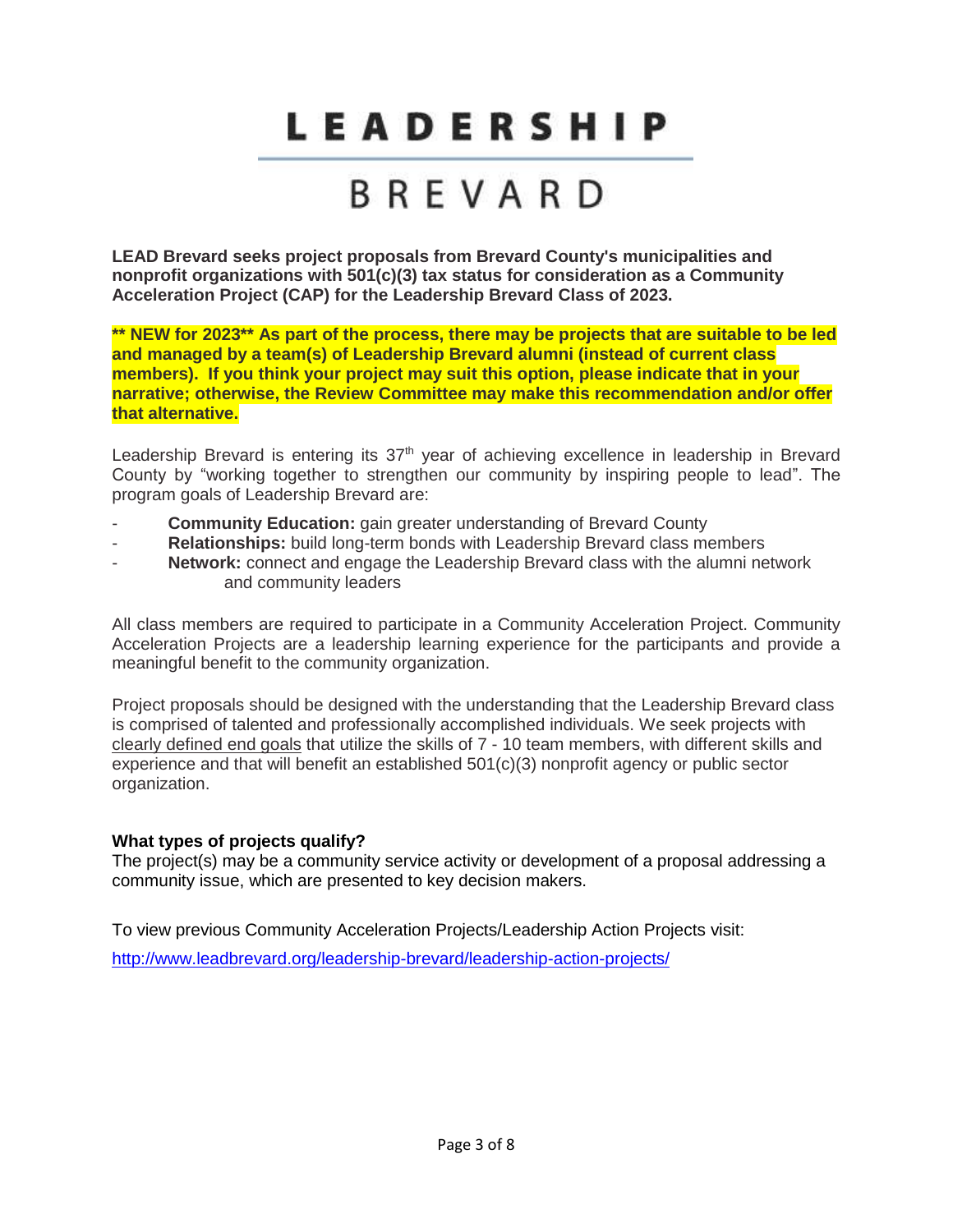## **CRITERIA:**

- The project must fit within the scope of LEAD Brevard's mission statement -*Working together to strengthen our community by inspiring people to lead and* should be action-oriented with a clear value to the community upon the projects' completion;
- The project must have clear and defined outcomes, including an outline of the resources required (materials, money, labor, etc.) necessary for success, a plan for securing these resources and a mechanism or plan for evaluating the project's success;
- The project must have an end (a point at which it can be discontinued or transitioned to a permanent program or another entity; LEAD Brevard and/or the Leadership Brevard annual class/Leadership Brevard alumni do not assume project ownership at the end of a project);
- The project should impact a large number of people or affect a group that has a significant need;
- The project must be non-partisan (not support a political group, political candidate, or position);
- Project proposals must identify the opportunities for leadership development (beyond team work and community contributions) as an inherent part of any proposed project;
- Project proposals must have the approval of the appropriate governing body and must contribute a by-name staff individual as a direct liaison with project team. 501(c)(3) nonprofit agencies must also provide the name of at least one Board of Directors' representative.
- **No project may be fundraising in nature; any funds raised to support the project are the sole responsibility of the organization/municipality.** Leadership Brevard class members' program participants may NOT engage in fundraising for the project NOR use the LEAD Brevard, Leadership Brevard affiliation or name in any fundraising. Any funding that may be needed to complete the project is solely the responsibility of the nonprofit or municipality organization
- Projects must be able to be completed within the eight-month time frame (October 2022 – April 2023) of the leadership program.

LEAD Brevard will evaluate proposals submitted by the deadline; one project or several projects may be selected. Additional project proposal information may be requested at the discretion of LEAD Brevard.

**If selected, LEAD Brevard will notify the nonprofit agency or public sector organization with a request to participate in a Community Acceleration Project Placement Fair/reception on Thursday, September 29, 2022 (time and venue TBD) and will take place in-person. It is mandatory that a liaison from any selected agency/organization attend the Placement Fair/reception to answer any questions the group may have, facilitating open communication and clarifying expectations.**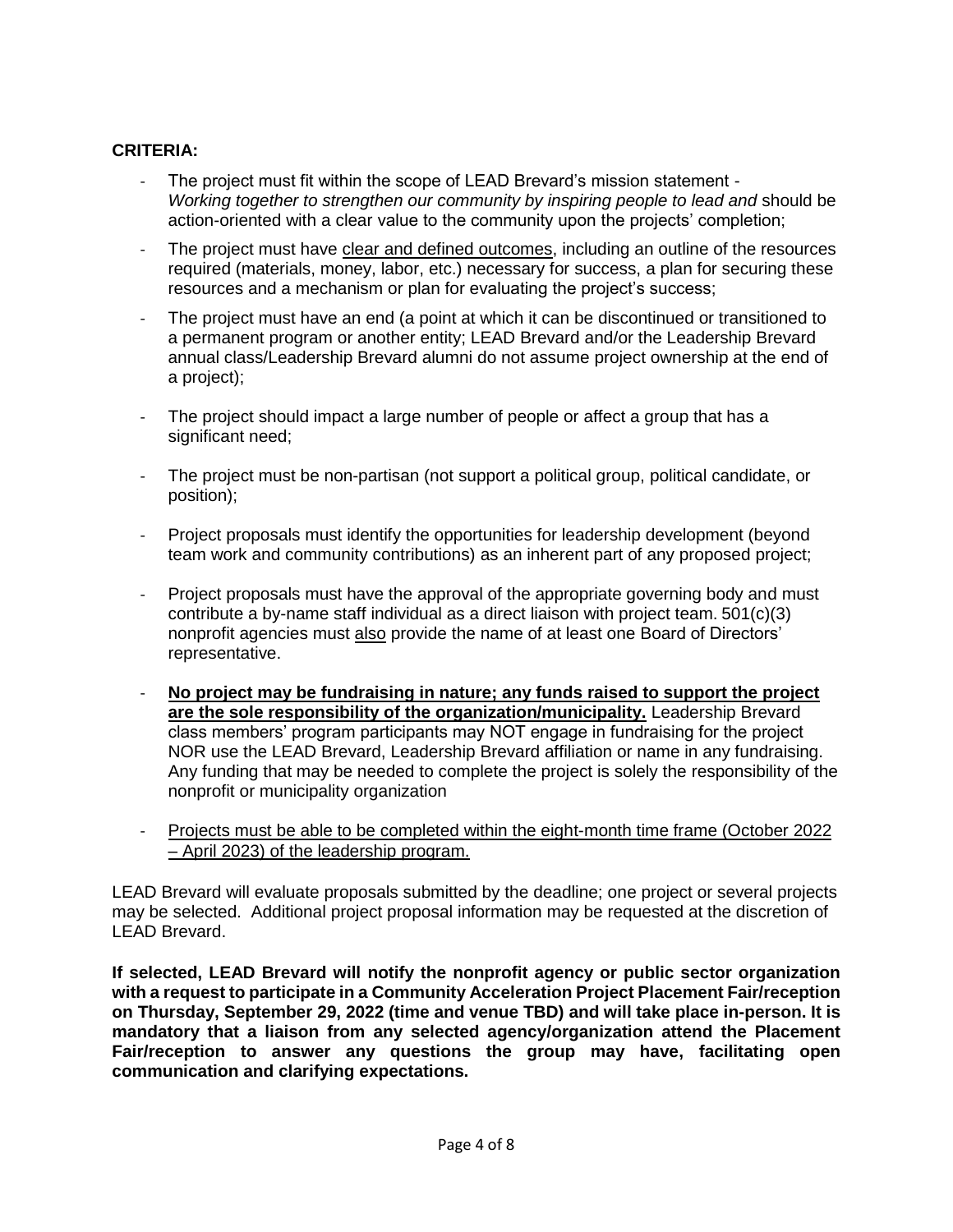If your organization's project is selected, LEAD Brevard expects you (or a designated staff member) to:

- Attend virtual or in-person meetings (adhering to any applicable CDC and government COVID recommendations) with the project team to assist the team in moving from the general project description/goal to more specific project objectives
- Be engaged with the team and available for phone calls and/or meetings and participate in mutual project feedback
- NPO or municipality must assign a by-name staff individual to be direct liaison with project team
- Provide LEAD Brevard with a monthly summary report outlining project status and progress (October 2022 – April 2023)
- Upon completion of the CAP project (approximately 1 year later), provide LEAD Brevard with an impact report detailing how the CAP project impacted the organization/community

Leadership Brevard Class of 2023/Leadership Brevard Alumni team members will present the results of the project(s) as part of a community celebration event the evening of Thursday, May 4, 2023. (Location TBD)

If you have a community project proposal that meets LEAD Brevard's qualifying criteria, please complete a proposal application and return it to the LEAD Brevard no later than **5:00 p.m., Friday, July 8, 2022.** 

**How to submit your proposal:** Email to Candice Barton: [Candice@LEADBrevard.org](mailto:Candice@LEADBrevard.org) Or Mail USPS to LEAD Brevard 123 Barton Blvd., Suite 101, Rockledge, FL 32955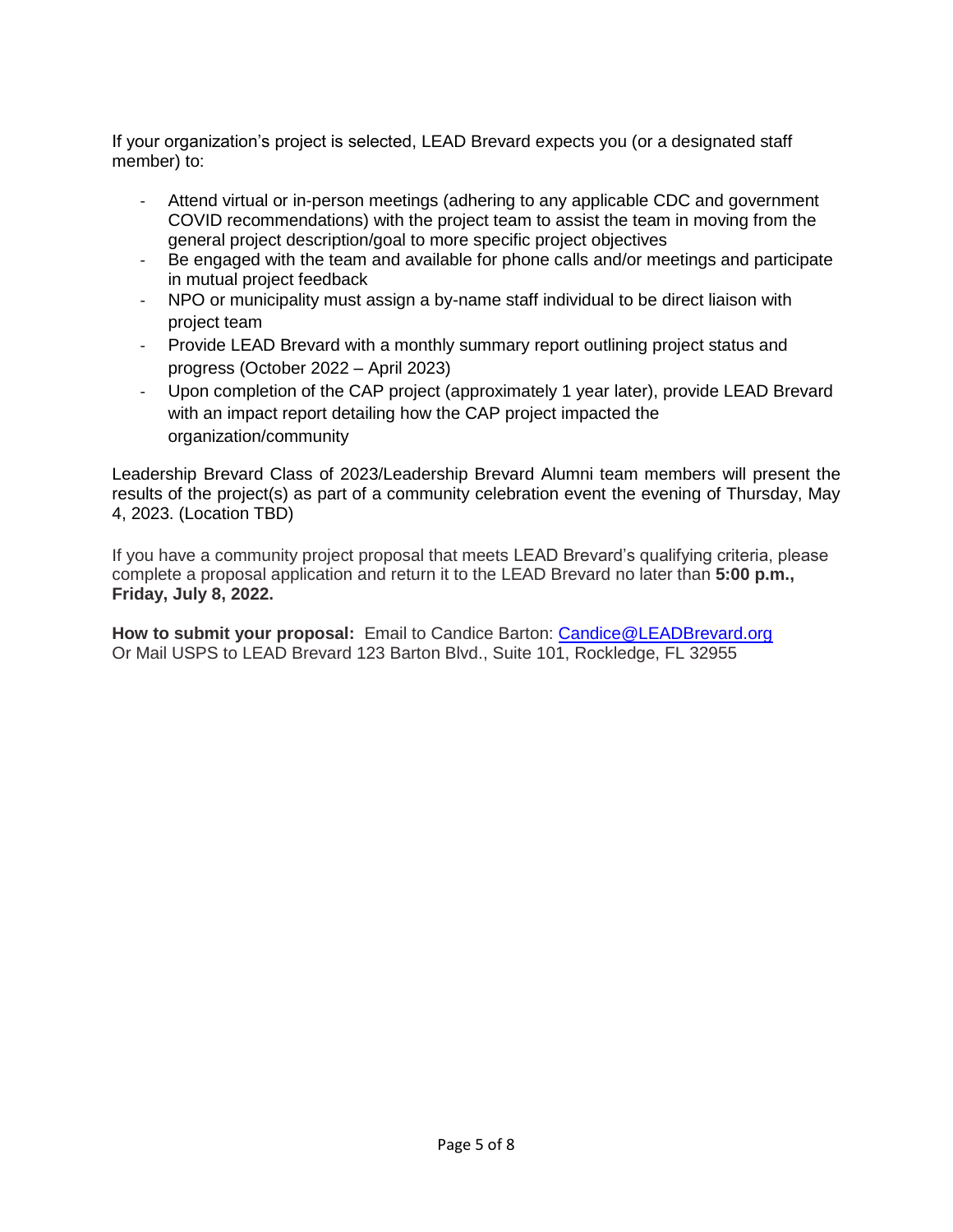### BREVARD

### **2022 – 2023 Community Acceleration Project ORGANIZATION INFORMATION Must be a nonprofit 501(c)(3) tax exempt organization or a Brevard County Municipality to apply**

**Liaison Information:** The liaison is a representative of the nonprofit agency or public sector organization who is knowledgeable about the project and committed to providing operational support for it; meeting regularly with the project team as a team member. The liaison is an integral part of the Community Acceleration Project, providing valuable information about both the organization and those it serves.

| Name:<br><u> 1980 - Jan Samuel Barbara, margaret ar brezhon eo ar brezhon en an den an den an den an den an den an den an</u>     |       |
|-----------------------------------------------------------------------------------------------------------------------------------|-------|
| Title:                                                                                                                            |       |
| Email:<br><u> 1989 - Jan Samuel Barbara, margaret e</u> n 1980 (h. 1919).<br>1900 - Johann Barbara, frantziar idazlear (h. 1919). |       |
| Signature:                                                                                                                        | Date: |

**Organization Board Liaison Information (Nonprofit only):** Projects should have the approval and commitment of their governing board and name an organization liaison from the board that will be able to participate in developing the project and in the process of implementation. Furthermore, if selected, LEAD Brevard may require documentation of a Board of Directors' or similar leadership resolution from the organization approving the project.

| Zip: __________________________ |
|---------------------------------|
|                                 |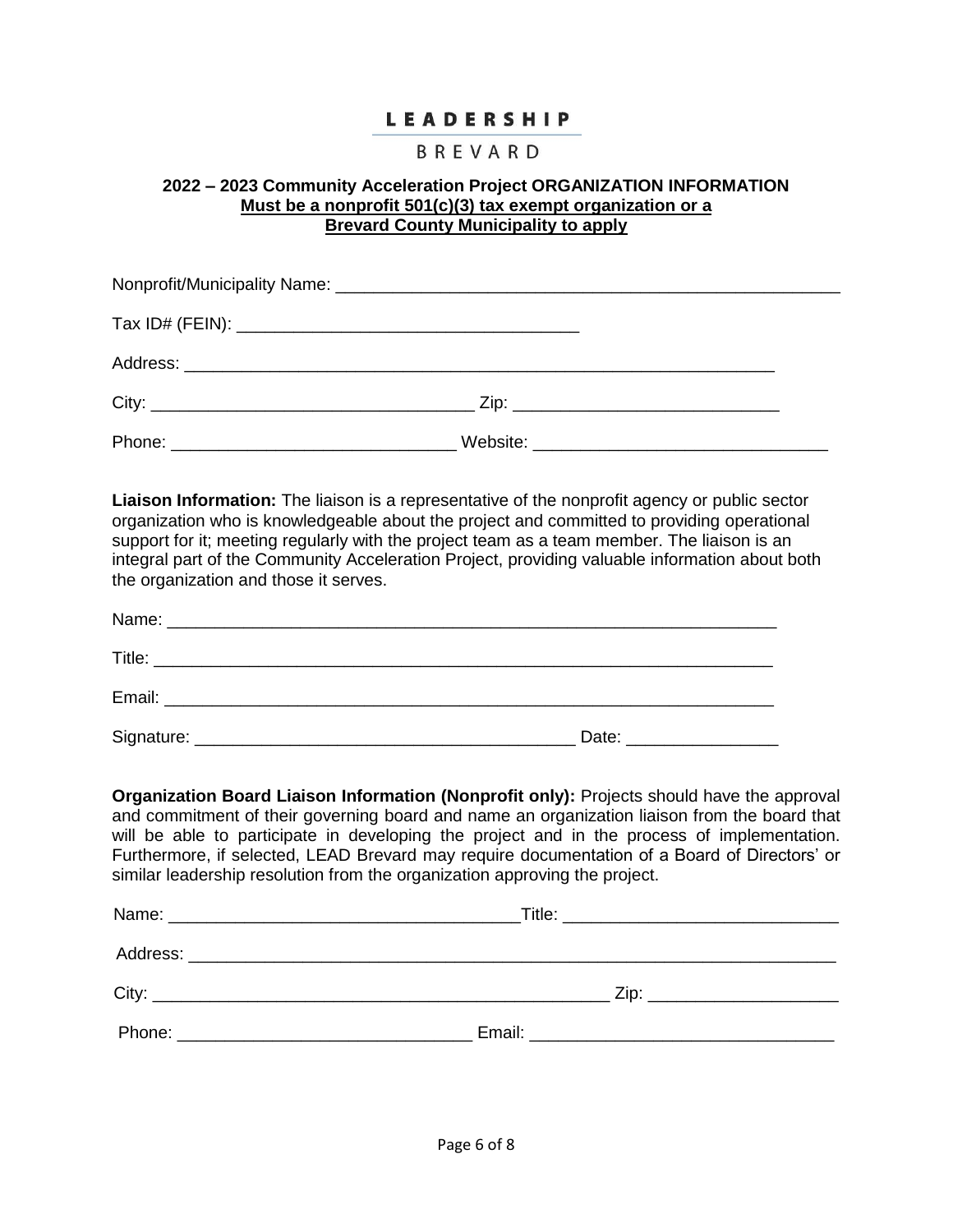## BREVARD

## **2022 - 2023 Community Acceleration Project PROPOSAL**

Please submit a proposal utilizing the following headings:

#### 1. **Name of Project**

Give the project a title that conveys the essence and summarizes the purpose of the project and the organization in order to attract attention.

#### 2. **Agency**

The "agency" is the beneficiary (nonprofit, municipality, or population) that will benefit from the project.

#### 3. **Project Description**

This is an outline of what the Community Acceleration Project will do for the agency during the seven-month project period. Group members will use the project description as a guide in forming their project plans. Proposed projects should be unique to the Brevard community.

#### 4. **Needs Assessment**

Why is the project needed? How will the project have a positive and long-term impact in the community? Who is the target audience?

#### 5. **Specific Goals, Objectives, and Measurements**

The specific objectives should provide measurable targets for the Community Acceleration Project with short, intermediate and outcome goals. Team members are evaluated on whether they have formulated specific objectives and have met their stated goals.

#### 6. **Resources Available and Sustainability**

Please detail anything that the agency and/or the liaisons will make available to the Project such as administrative support, technical expertise, office supplies, etc. during the project. How may the agency sustain the program/project after this project is completed?

#### 7. **Resources Needed**

Please explain any resources required that the Project group members will have to assemble in order to fulfill the goals of the project. NOTE - Leadership Brevard program participants may NOT engage in fundraising for the project nor use the LEAD Brevard, Leadership Brevard affiliation or name in any fundraising. Any funding that may be needed to complete the project is solely the responsibility of the nonprofit agency or public sector entity. In-kind contributions (non cash) may be considered as an approved resource on a case by case basis.

#### 8. **Special Skills Needed**

What are the major activities associated with this Project? Please specify any talents and expertise that would be useful in order for group members to complete the project; these can be available from within the Project group members or recruited from the community.

#### 9. **Additional information**

Please briefly describe any additional information that might be helpful to the evaluation task force.